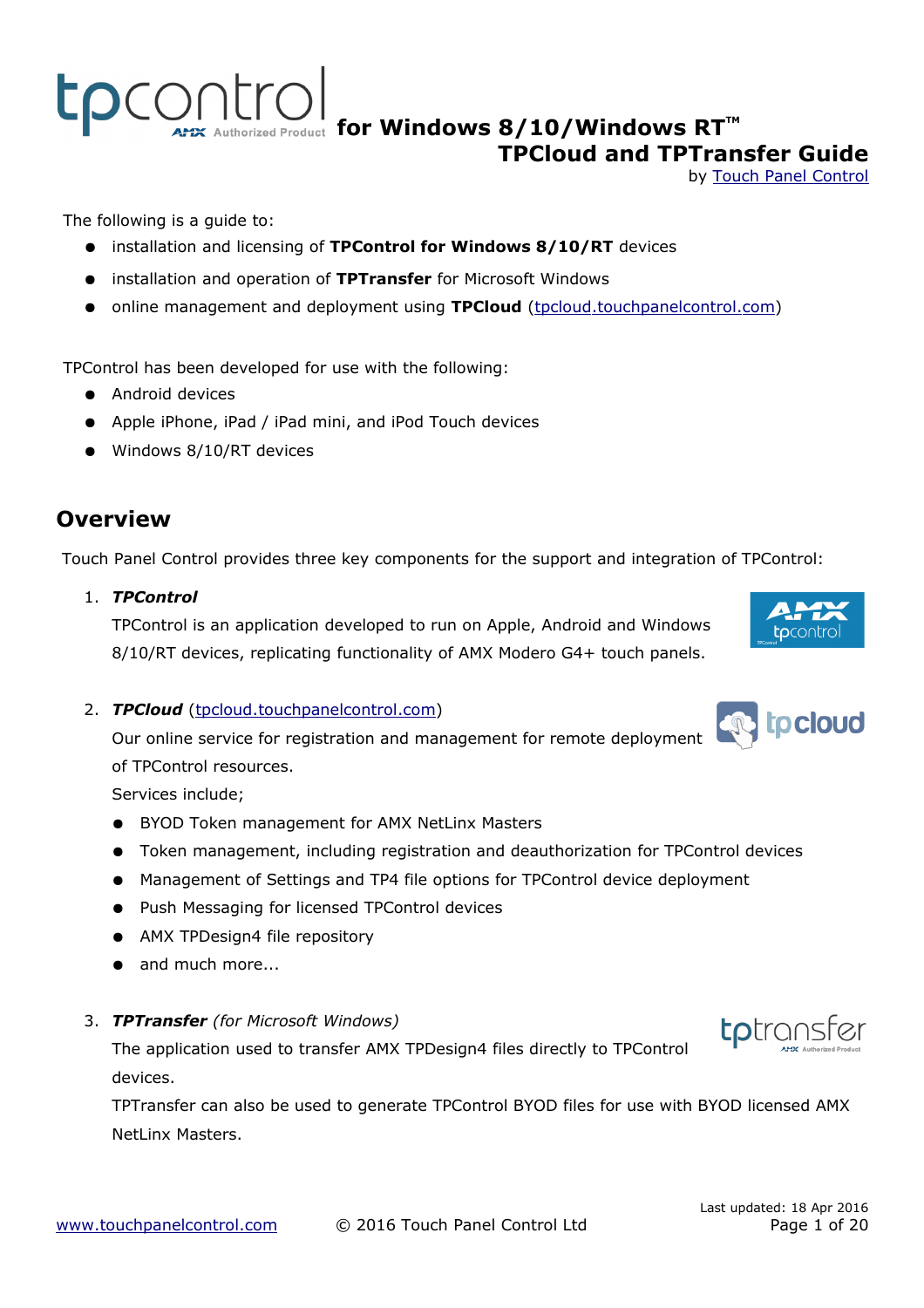## **Do you have a TPC User ID/Email account?**

- If you already have an account with [Touch Panel Control](file:///D:/Logan/Google%20Drive/TPC/TPC%20Manuals_APIs/(http://www.touchpanelcontrol.com)%20) [\(http://www.touchpanelcontrol.com\)](http://www.touchpanelcontrol.com/) or TPCloud [\(http://tpcloud.touchpanelcontrol.com\)](http://tpcloud.touchpanelcontrol.com/), you already have a *TPC User ID* that can be used to log in to either website.
- If you do not have an account, go to [TPCloud](http://tpcloud.touchpanelcontrol.com/) [\(http://tpcloud.touchpanelcontrol.com\)](http://tpcloud.touchpanelcontrol.com/) and [Register](http://tpcloud.touchpanelcontrol.com/en/user/register) – it's free to do. *The email you use to register becomes your TPC User ID*

## **Prerequisites**

● A TPControl compatible device; including Windows 8/10 desktop/laptop/tablet or Windows RT devices.

*Download TPControl using the Windows Store application on the device. Click [here](http://apps.microsoft.com/windows/app/tpcontrol/ee1100ec-9caa-4977-8289-508ecdac89fa) for the [TPControl for Windows](http://apps.microsoft.com/windows/app/tpcontrol/ee1100ec-9caa-4977-8289-508ecdac89fa) application link.*

- A WiFi (or LAN) connection on your TPControl device for connection to an AMX NetLinx master
- For setup via [TPCloud,](http://tpcloud.touchpanelcontrol.com/) a computer running a suitable web browser is required
- For setup via [TPTransfer](https://www.touchpanelcontrol.com/catalog/product/redirect/type/tptransfer/latest/1/s/w) (developed for Microsoft Windows XP/Vista/7), a separate computer other than the device you are running TPControl on, [is](http://tpcloud.touchpanelcontrol.com/) required. TPTransfer is available from the [Downloads](http://www.touchpanelcontrol.com/catalog/product/download) section of the Touch Panel Control website. NOTE: There is a "*no localhost*" socket restriction in Windows 8/10, meaning Metro applications cannot directly interact with desktop applications running on the same device. Therefore, if you want to run TPTransfer on the same device that you are running TPControl on, you will need to install a separate virtual operating environment, and run TPTransfer within it.
- AMX TPDesign4 available from www.amx.com used to create and edit custom TP4 files for use with TPControl. For more information, please refer to the section titled [TPDesign4 - Creating a panel design](#page-3-0)
- To license a device, either a *Trial license Token* or *Full license Token* is required. These can be obtained from the [Products](http://www.touchpanelcontrol.com/products.html/) section of our website with Full license tokens also available from your AMX Dealer/Distribution channel.
- An Internet connection is required at the time of license validation, during device registration.

### *NOTE*:

Connection to AMX NetLinx control systems from TPControl devices, requires either that;

- a) the TPControl device is licensed with a TPControl Trial or Full license Token *or*
- b) the AMX NetLinx Master be licensed with a BYOD License Token.

If neither of the two licensing conditions above are satisfied, TPControl will remain in "Offline Mode".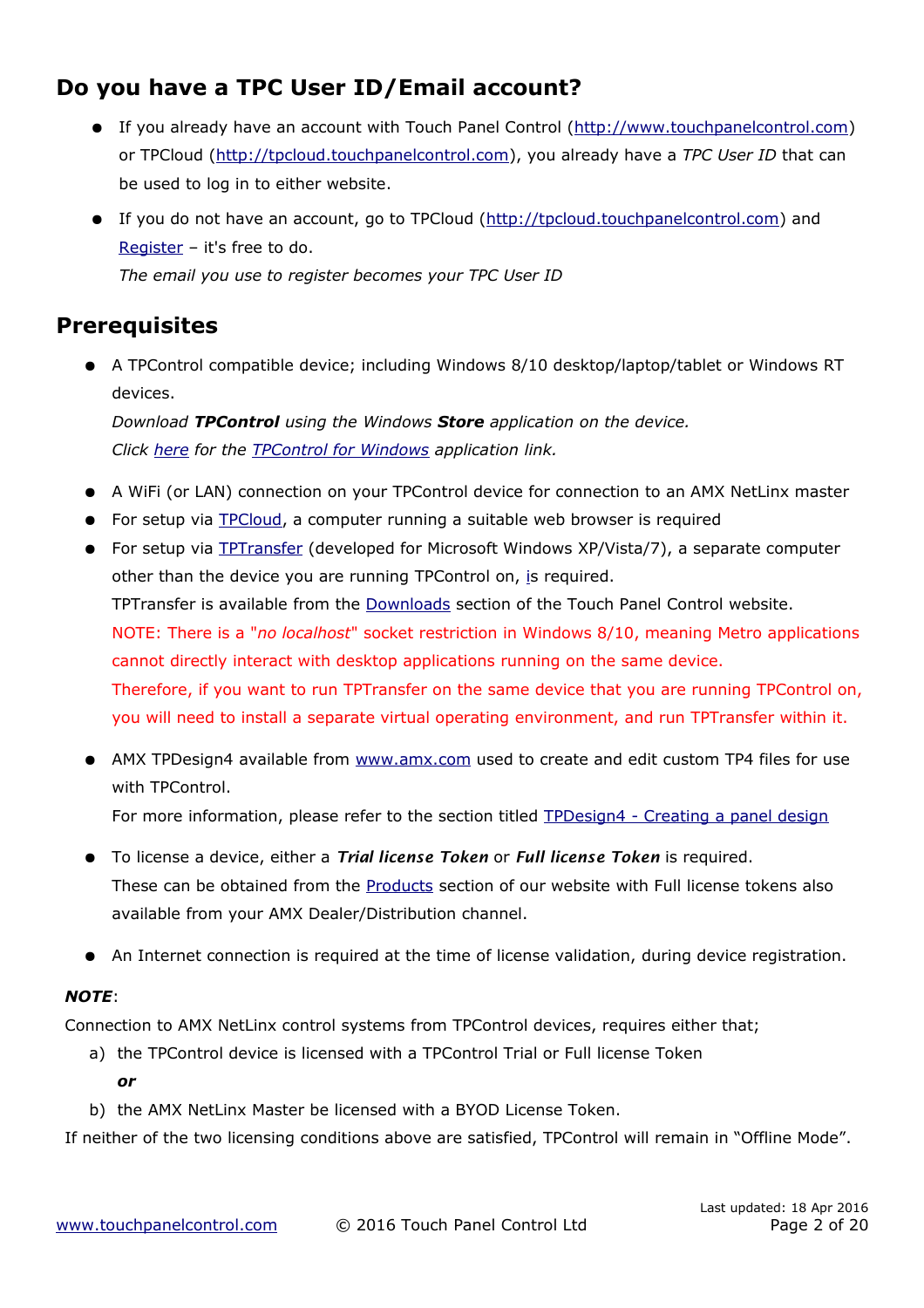## **TPControl**

TPControl is an application for your Apple, Android and Windows 8/10/RT devices, enabling them to talk directly to an AMX NetLinx Master just like a native AMX touch panel.

Upon initial installation of TPControl on your device, a default demonstration UI file is presented. The demo file highlights a small portion of AMX G4 functionality, and may also include *TPControl specific* features, such as VoiceControl and Push Messaging.

Customisation of UI designs is facilitated using AMX's TPDesign4 touch panel interface design software, resulting in files that can be loaded into TPControl via TPTransfer, TPCloud, or BYOD Licensed NetLinx masters. TPControl devices interact and operate seamlessly with the AMX NetLinx Master, just like other native AMX system components.

### **TPControl Installation**

Download the **TPControl** application by searching for "TPControl" within the **Windows Store** application on your device.

If you are reading this on your device, then please click [here](http://apps.microsoft.com/windows/app/tpcontrol/ee1100ec-9caa-4977-8289-508ecdac89fa) for the [TPControl for Windows](http://apps.microsoft.com/windows/app/tpcontrol/ee1100ec-9caa-4977-8289-508ecdac89fa) application link.

Congratulations! You will now have a shiny new TPControl icon in your Start screen, that looks a little like this!



### <span id="page-2-0"></span>**TPControl Device Settings**

For a comprehensive list of configuration options and device specific settings within TPControl, please refer to the '*[TPControl for Windows - Device Settings](http://www.touchpanelcontrol.com/files/pdf/TPControl%20for%20Windows%20-%20Device%20Settings.pdf)*' document, available via our [Downloads](http://www.touchpanelcontrol.com/catalog/product/download) [\(www.touchpanelcontrol.com/catalog/product/download\)](http://www.touchpanelcontrol.com/catalog/product/download) page.

*Documentation is also available within 'TPTransfer -> Documentation'.*

*Refer to the section [How to access TPControl Device Settings](#page-10-0) for information on accessing administrative settings for TPControl.*

### **TPControl API Command List**

As well as extensive support for AMX G3/G4 API commands, TPControl also supports API commands and features that may not be supported by AMX touch panels.

Please refer to the "*[TPControl - API Commands supported in addition to AMX commands](http://www.touchpanelcontrol.com/files/pdf/TPControl%20-%20API%20Commands%20supported%20in%20addition%20to%20AMX%20commands.pdf)*" document, available via our [Downloads \(www.touchpanelcontrol.com/catalog/product/download\)](http://www.touchpanelcontrol.com/catalog/product/download) page.

*Documentation is also available within 'TPTransfer → Documentation'.*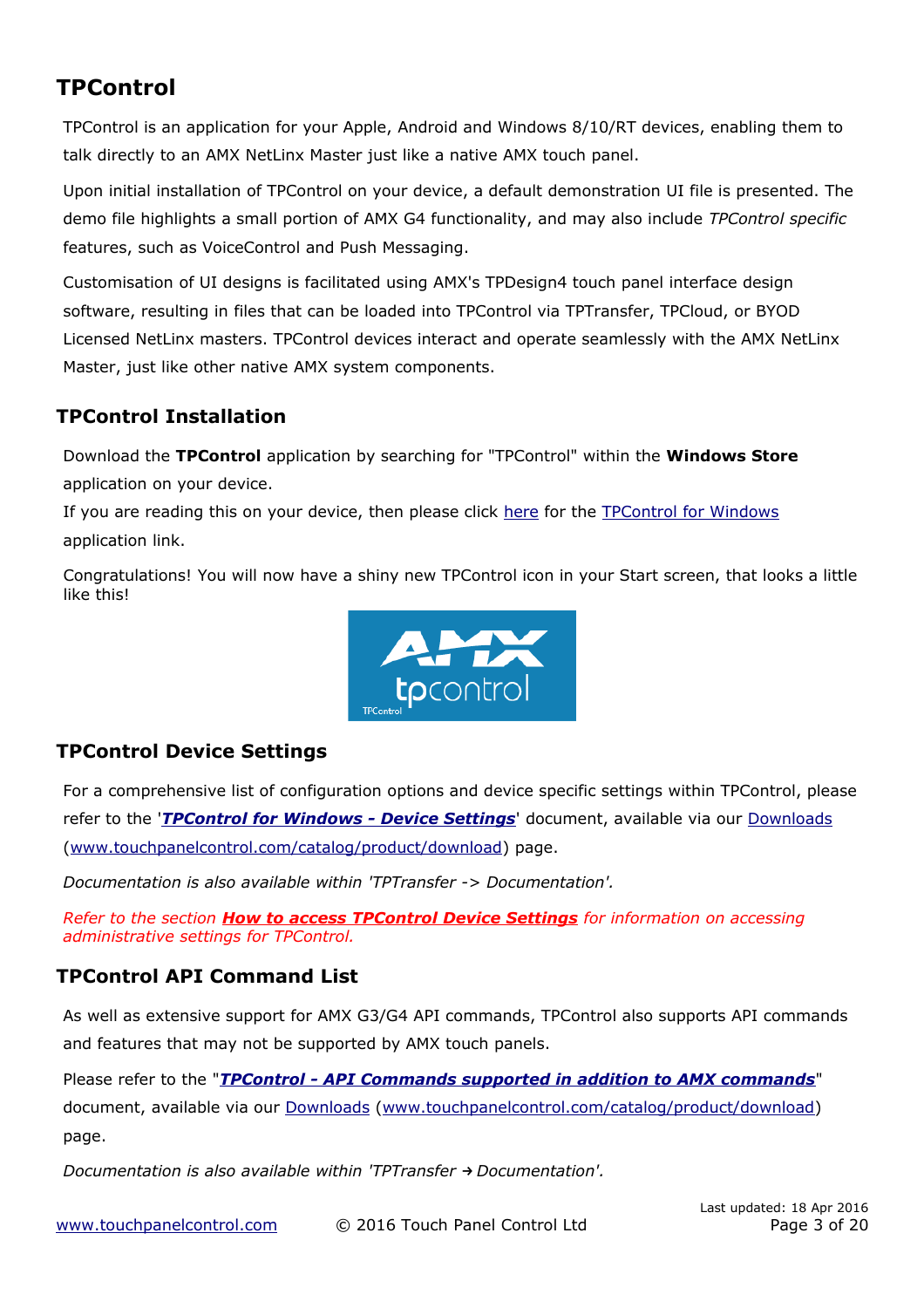## <span id="page-3-0"></span>**TPDesign4 - Creating a panel design**

AMX provide a software application called TPDesign4 which is used to create custom user interface designs for AMX Modero touch panels.

Importantly, TPControl is TP4 file agnostic, meaning that TP4 files created for use with AMX panels can also be transferred to TPControl *without any conversion needed*. *Screen Resize* options available in TPControl provide scaling options to suit upsizing/downsizing requirements.

Using TPDesign4, you can;

- create new panel designs from the included *TPControl (TPC)* panel type templates
- choose to convert an existing AMX TP4 file using "*TPDesign4 -> File -> Save As Different Panel Type*..."

| TP4 TPDesign4                                                                                                                                                                                                                                                                                            |      |
|----------------------------------------------------------------------------------------------------------------------------------------------------------------------------------------------------------------------------------------------------------------------------------------------------------|------|
| Edit<br>Panel Page<br>Button States Layout Transfer View Tools<br>Window<br>File                                                                                                                                                                                                                         | Help |
| <b>GBDD ☆晒僵Ⅹ 晶第 ○∽◯∽ 丑聞♪ ♪*** </b>                                                                                                                                                                                                                                                                       | 壨    |
| $\overline{\phantom{a}}$<br>none<br>Off State general                                                                                                                                                                                                                                                    |      |
| Workspace                                                                                                                                                                                                                                                                                                |      |
| x<br>New Project Wizard - Step 1                                                                                                                                                                                                                                                                         |      |
| TPControl for iOS, Android, Windows8 - iPhone5<br>Job name:                                                                                                                                                                                                                                              |      |
| Resolution:<br>Panel type:<br>iPhone (TPC)<br>320 x 480<br>480 x 320<br>Default Configuration<br><b>External Buttons</b><br>320 x 480<br>$960 \times 640$<br>Options:<br>640 x 960<br>1136 x 640<br>640 x 1136<br>Description<br>Apple iPhone4<br>(www.touchpanelcontrol.com)<br>tprogritol<br>tpcontrol |      |
| Use system generated file name<br>$Back$<br>Next<br>Finish<br>Cancel<br>Help                                                                                                                                                                                                                             |      |
|                                                                                                                                                                                                                                                                                                          |      |

Contact AMX at [www.amx.com](http://www.amx.com/) for more information regarding TPDesign4.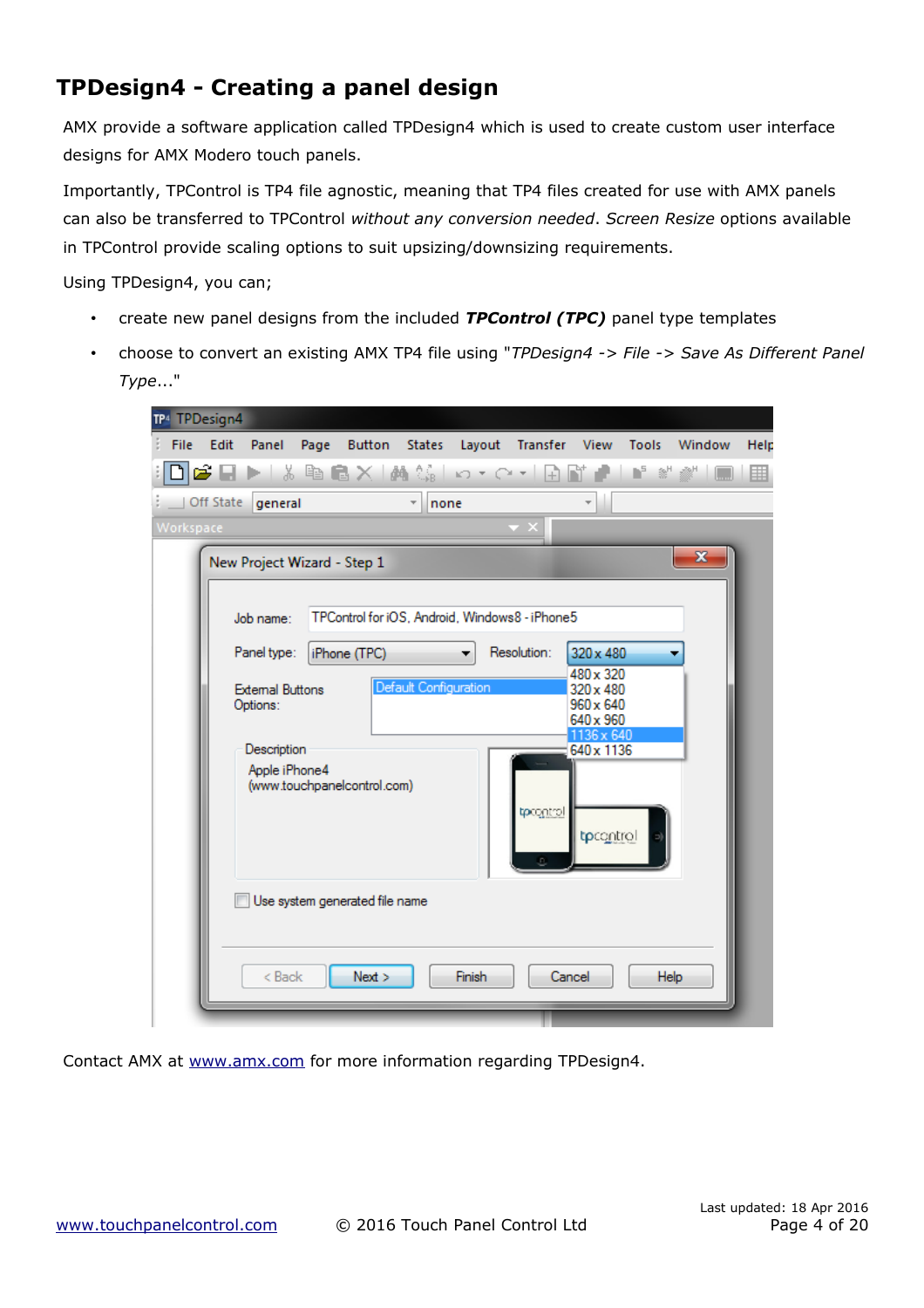# **Token registration and transferring TP4 files**

Touch Panel Control provide two methods for registration of TPControl device Tokens:

- 1. [Token registration On-Device](#page-5-0)
- 2. [Token registration via TPCloud](#page-6-0)

*NOTE*: *In order to successfully complete TPControl device registration, the device must have unrestricted access to the Internet*

Methods for transferring TP4 files to TPControl devices include:

- 1. TPCloud *Refer to Step [8](#page-9-0) on page [10](#page-9-0) for more details*
- 2. TPTransfer *Refer to page [12](#page-11-0) for more details*
- 3. BYOD Licensed NetLinx masters *Refer to our [TPControl – BYOD How To guide](http://www.touchpanelcontrol.com/files/pdf/TPControl%20-%20BYOD%20How%20To.pdf) for details*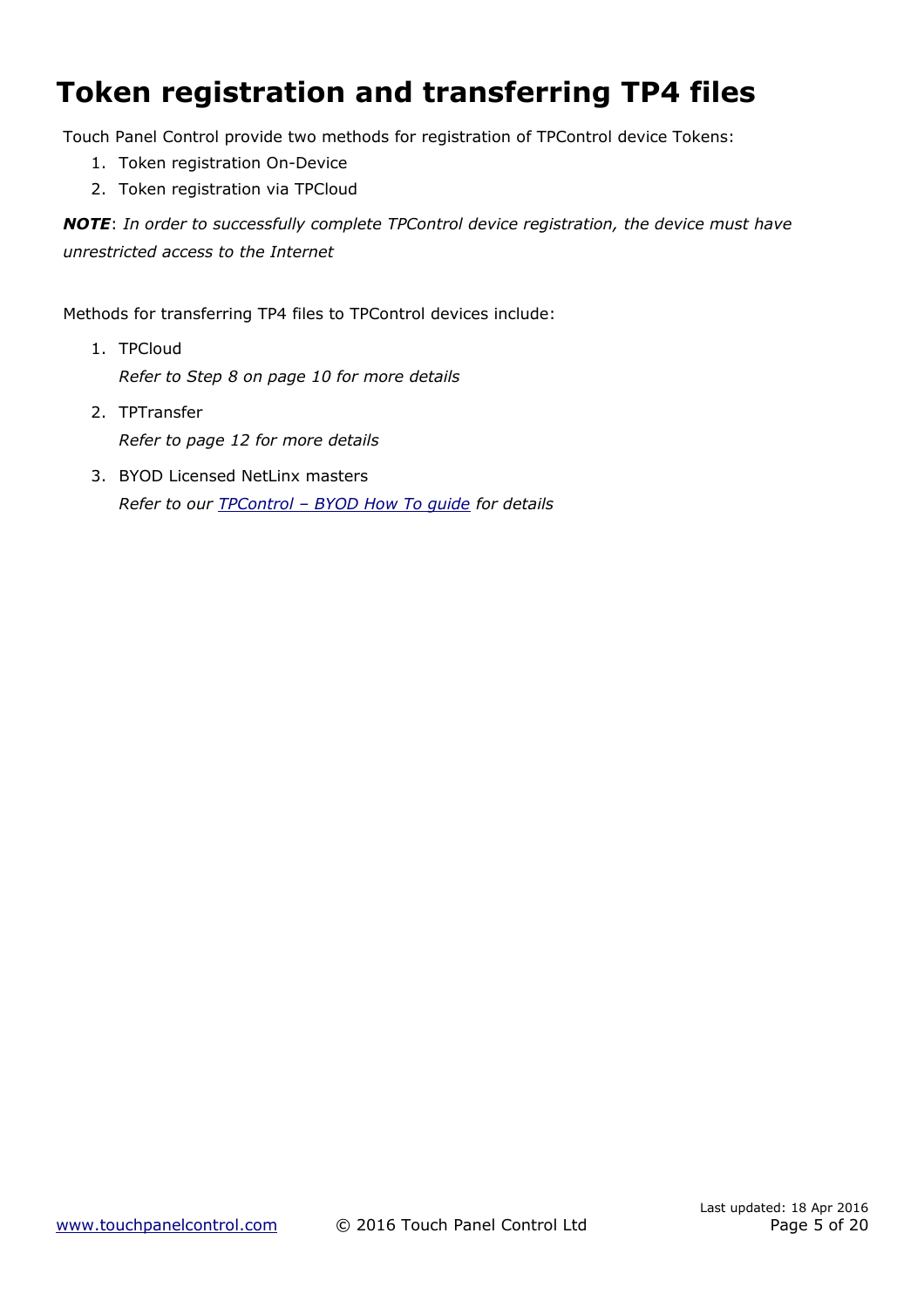# <span id="page-5-0"></span>**Token registration On-Device**

On your device, within Settings for TPControl, a '*Token Registration*' option is provided.

1. Enable the *Token Registration* option, and return to TPControl. A window similar to that shown below, will be presented:

| <b>TOKEN REGISTRATION</b>                                                                          |                                                                                          |  |  |  |  |  |
|----------------------------------------------------------------------------------------------------|------------------------------------------------------------------------------------------|--|--|--|--|--|
| Please enter an existing TPC User ID / Email and<br><b>TPControl Token in the fields provided.</b> |                                                                                          |  |  |  |  |  |
|                                                                                                    | If you do not already have a TPC User ID, please<br>sign up at www.touchpanelcontrol.com |  |  |  |  |  |
| <b>TPC User ID:</b>                                                                                |                                                                                          |  |  |  |  |  |
| Token:                                                                                             |                                                                                          |  |  |  |  |  |
| TPC Device ID:                                                                                     |                                                                                          |  |  |  |  |  |
|                                                                                                    |                                                                                          |  |  |  |  |  |

- 2. Enter your 'TPC User ID (email)' and the Token value in each respective field.
- 3. Press '*SUBMIT*' to initiate the registration process.

All going well, within a few seconds, a window will appear stating the TPControl device registration was successful!

Congratulations – your TPControl device is licensed, permitting connection to any AMX NetLinx Master.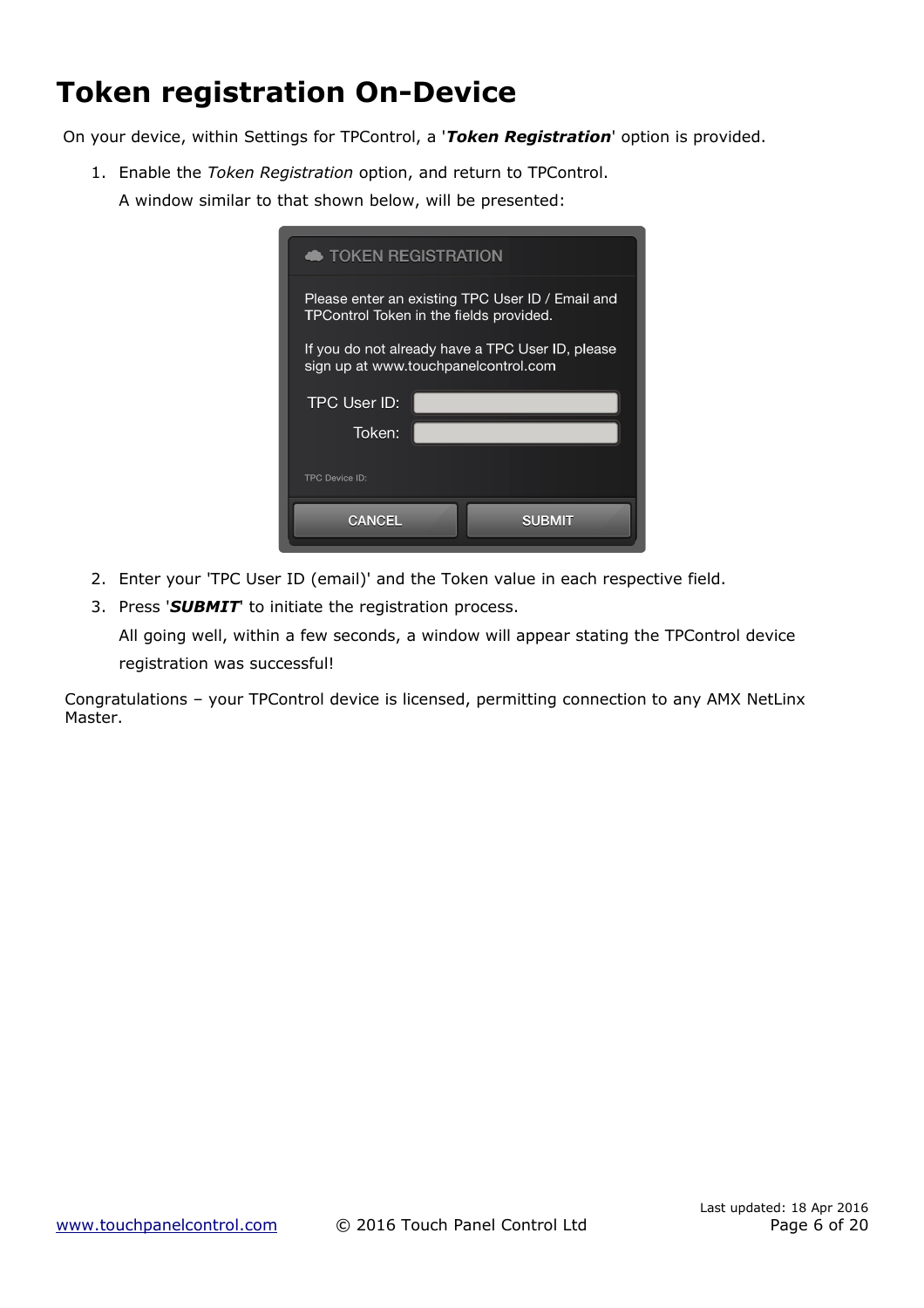# <span id="page-6-0"></span>**Token registration via TPCloud**

TPCloud (tpcloud.touchpanelcontrol.com) is our online, web-browser based service for management, registration and remote deployment of TPControl resources.

TPControl devices can retrieve information stored on TPCloud, including configuration Settings and TP4 files, all from a single button press on the device, or via the 'TPCloud update' option within Settings for TPControl on the device.

TPCloud provides a method for restoring and updating TPControl configurations, providing remote deployment functionality, triggered with as little as a single button press on the TPControl device.

TPCloud features include:

- **Token management**
	- BYOD Token management for AMX NetLinx Masters *Refer to our [TPControl – BYOD How To guide](http://www.touchpanelcontrol.com/files/pdf/TPControl%20-%20BYOD%20How%20To.pdf) for details*
	- Token management for TPControl devices
	- Add AMX distributed Tokens to your account
	- Registration of TPControl devices via PIN number: *Tokens > Token: View Details*
	- Deauthorization of TPControl devices: *Tokens > Token: Deauthorize*
	- Create/Edit/Delete custom labels for organising Tokens into; Projects, Customers, Locations

#### ● **TP4 File management**

- Generate and download TP4 files for use with BYOD Licensed NetLinx Masters
- Upload TP4 files to your TPCloud file repository, complete with multi-file upload support
- Assign a TP4 file from your online repository to one or many Tokens for TPControl devices

#### ● **Device management**

- Configure Settings for each TPControl device Token and assign TP4 files, providing a complete device profile that can be retrieved by the TPControl device at any time
- Deploy customisable Push Messages for updates and administration, directly to registered TPControl devices.

#### ● **Multi-user**

● Invite users to your TPCloud Company, to view and manage shared Tokens

TPCloud provides many useful features for the deployment and maintenance of TPControl devices. Of note, *Push Messaging* is available via *Tokens > Token: Push Messages* providing the ability to deploy customisable messages directly to registered TPControl devices.

*A NetLinx module, available from the [Downloads](http://www.touchpanelcontrol.com/catalog/product/download) section of our website, can be used to deploy Push Messages to TPControl devices directly from your control system.*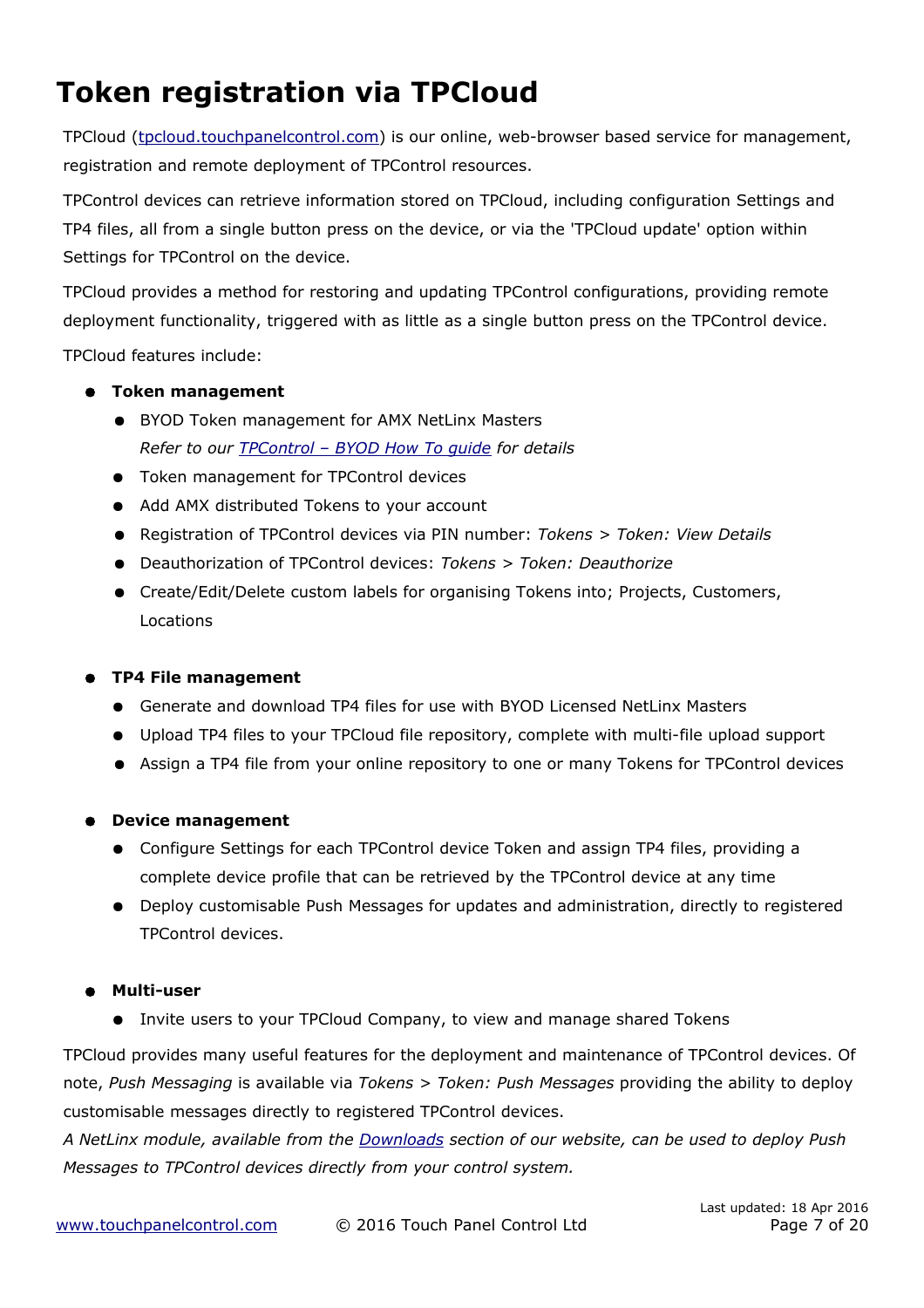## <span id="page-7-0"></span>**Token registration using TPCloud PIN**

To complete TPControl device registration using *TPCloud PIN*, please follow these steps:

- 1. Login to tpcloud touchpanelcontrol .com using your *TPC User ID* (email) and credentials.
- 2. Select the *Tokens* tab option.
- 3. *Option A: AMX distributed Tokens*

Tokens prefixed with '*TPC-1-*' are AMX distributed Tokens.

Use the '*Add Token'* option to add the Token to your TPCloud account.

*Option B: Touch Panel Control distributed Tokens*

Tokens prefixed with '*TPC-0-*' are Touch Panel Control distributed Tokens.

These Tokens are already be associated with your TPCloud account.

4. Locate the Token by selecting the '*All Tokens*' filter, and select the Token device icon. *NOTE*: Checkbox selection is available, providing a subset of actions that can be performed across one or many Tokens.

For the purpose of this guide, select the Token line item rather than the checkbox.

5. Select the '*View Details*' tab, if not already selected, as shown below.



*Example view of TPCloud: Token management: View Details*

#### 6. Select the '*Create a PIN'* option.

A 5-digit PIN number will be generated for the Token, and the PIN will expire within 30-Days if unused. If the PIN does expire prior to registration, simply use the 'Create a PIN' option again.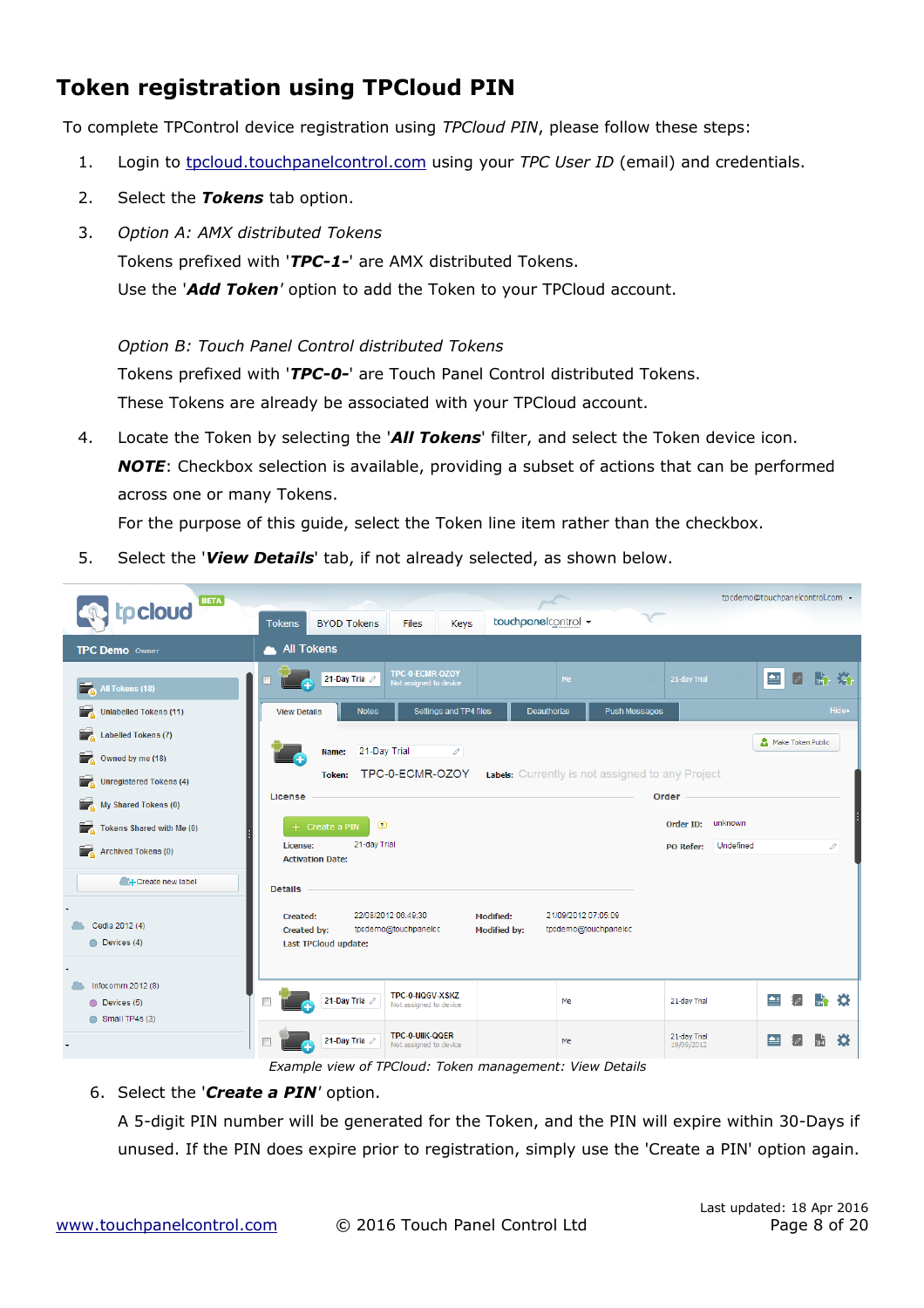A quick reference to the current PIN will be indicated on the Token summary line. **NOTE**: The 'Create a PIN' option is available for valid unregistered Tokens.

7. Select the '*Settings and TP4 files'* tab.

All TPControl device Settings and TP4 files can be configured here. Name relevant connection Profiles, and assign Host and Device ID parameters as a minimum requirement.

*NOTE*: the 'TPCloud update options' for 'TP4 Files' and 'Settings', determine which associated resources the device retrieves when it processing a 'TPCloud update'.

| <b>Tokens</b>       | <b>BYOD Tokens</b>             | <b>Files</b>                         | Keys                          | touchpanelcontrol +                                               |                         |                          | ¥                                          |                                                         |
|---------------------|--------------------------------|--------------------------------------|-------------------------------|-------------------------------------------------------------------|-------------------------|--------------------------|--------------------------------------------|---------------------------------------------------------|
|                     | <b>All Tokens</b>              |                                      |                               |                                                                   |                         |                          |                                            |                                                         |
| + Add Token         |                                | Refresh                              |                               |                                                                   | Sort by:                |                          | $\downarrow$<br><b>Tokens</b>              | all $\rightarrow$<br>Items per page                     |
| Name                |                                | Token                                |                               | Invoice #/<br>PO Reference                                        | User                    |                          | License / Activation Date<br>(MM/DD/YYYY)  | □                                                       |
|                     | iPad3<br>v                     | TPC-0-WUIN-VYLC<br>DEVID-0003-gjafdz |                               |                                                                   | Me                      |                          | <b>Full license</b><br>05/07/2012          | 降<br>图<br>$\frac{1}{104}$                               |
| <b>View Details</b> | <b>Notes</b>                   |                                      | <b>Settings and TP4 files</b> |                                                                   | Deauthorize             | <b>Push Messages</b>     |                                            | Hide-                                                   |
| o-                  | Copy Settings                  | <b>Paste Settings</b>                |                               | <b>Reset Settings</b>                                             |                         | TPCloud update options:  | <b>TP4 Files</b><br>Disable                | <b>Settings</b><br>Enabled<br><b>Enabled</b><br>Disable |
|                     | Profile Settings and TP4 files |                                      |                               |                                                                   |                         |                          |                                            | Hide-                                                   |
|                     | <b>Assigned Profiles</b>       |                                      |                               | <b>Profile Settings</b>                                           |                         |                          |                                            |                                                         |
| 1 $\varnothing$     | Home                           | v                                    |                               | Host:                                                             | 192.168.1.211           |                          | <b>TP4 File Slot:</b>                      | 1. TestFile1-Landscape.TP-                              |
|                     | 1. TestFile 1-Landscape.TP4    |                                      |                               | Port:                                                             | 1319                    |                          | Name:                                      | TestFile1-Landscape.TP4                                 |
| $\overline{2}$      | Villa                          | v                                    |                               | <b>Device ID:</b>                                                 | 11012                   |                          | Size:                                      | 769Kb                                                   |
|                     | 2. TestFile2-Portrait.TP4      |                                      |                               | <b>Device Name:</b><br><b>ICSP Encryption:</b>                    | iPad3                   |                          | <b>Uploaded by:</b>                        | TPC Demo                                                |
| 3                   | L.                             | v                                    |                               | <b>Username:</b>                                                  |                         |                          | <b>Upload date:</b><br><b>Modified by:</b> | 2013-03-21 03:10:42<br>TPC Demo                         |
|                     | None: defaults to last used    |                                      |                               | Password:                                                         |                         |                          | <b>Modified date:</b>                      | 2013-03-21 03:10:42                                     |
| 4                   | None: defaults to last used    | v                                    |                               | <b>Use Mobile Data:</b>                                           | $\oslash$ None          | <sup>(1)</sup> With WiFi | W Without WiFi                             |                                                         |
| 5                   |                                |                                      |                               | Set as default                                                    |                         |                          |                                            | Save Changes                                            |
|                     | None: defaults to last used    | v                                    |                               | <b>TP4 File Slots</b>                                             |                         |                          |                                            |                                                         |
|                     |                                |                                      |                               | TP <sup>4</sup><br>1                                              | TestFile1-Landscape.TP4 |                          |                                            | Clear TP4 file                                          |
|                     |                                |                                      |                               | $\Gamma$<br>2                                                     | TestFile2-Portrait.TP4  |                          |                                            | Clear TP4 file                                          |
|                     |                                |                                      |                               |                                                                   |                         |                          | + Add another TP4 File Slot                |                                                         |
|                     | <b>General Settings</b>        |                                      |                               |                                                                   |                         |                          |                                            | Open-                                                   |
|                     |                                |                                      |                               | Example view of TPCloud: Token management: Settings and TP4 files |                         |                          |                                            |                                                         |

 [www . touchpanelcontrol .com](http://www.touchpanelcontrol.com/) © 2016 Touch Panel Control Ltd Page 9 of 20

Last updated: 18 Apr 2016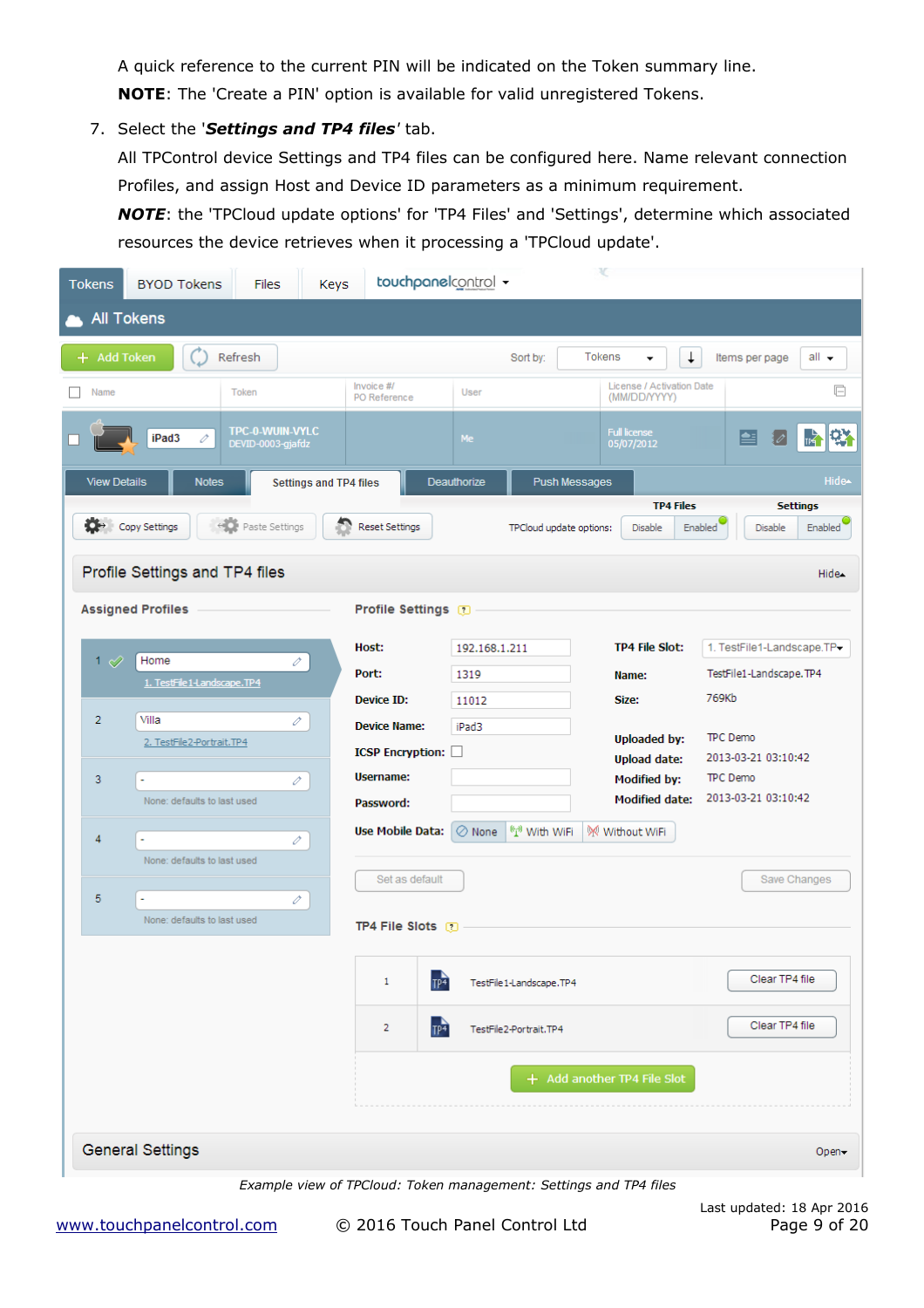- <span id="page-9-0"></span>8. Options to change TP4 file(s) assigned to the Token are provided, along with options to upload TP4 files to TPCloud. Files are retained within your online TP4 file repository, and can be reviewed and organised by selecting the main '*Files'* tab at the top of TPCloud. Assign a different TP4 file to each available TP4 File Slot. To associate a particular File Slot with a Connection Profile, first choose the profile then assign your chosen slot using the 'TP4 File Slot' drop-down list available within the 'Profile Settings' section. *NOTE*: Each Token has a minimum of 2 x TP4 File Slots (on supported platforms), with the ability to add more slots, by purchasing *[TP4 File Slot KEYs.](http://www.touchpanelcontrol.com/products/tp4-key.html)* The KEYs can then be applied to Full license Tokens using the '**Add another TP4 File Slot**' option.
- 9. On the device with TPControl installed, go to **Settings -> TPControl**. Scroll down the list of items and select the '*TPCloud PIN*' option. Return to/Launch TPControl...
- 10. A '*TPCloud PIN*' window will be presented.

| TPCloud PIN                               |      |  |  |  |  |  |
|-------------------------------------------|------|--|--|--|--|--|
| Enter PIN code:<br>5 alphanumeric symbols |      |  |  |  |  |  |
| Close                                     | Send |  |  |  |  |  |

- 11. If not already shown, select the PIN field to present a keyboard, then enter the PIN generated in Step 6 above. PINs are *not* case-sensitive.
- 12. Select the '*Send*' option within the 'TPCloud PIN' dialog window.

Provided the device has Internet access, the PIN entered will be validated with the Touch Panel Control registration servers, and the device will be assigned to the Token.

Successful registration will result in the device updating any Settings and/or TP4 files for the respective Token, as configured within TPCloud.

*Any errors will be reported within the 'TPCloud PIN' dialog window.*

Congratulations – your TPControl device is licensed, permitting connection to any AMX NetLinx Master.

Please explore tpcloud .touchpanelcontrol.com for further TPCloud features.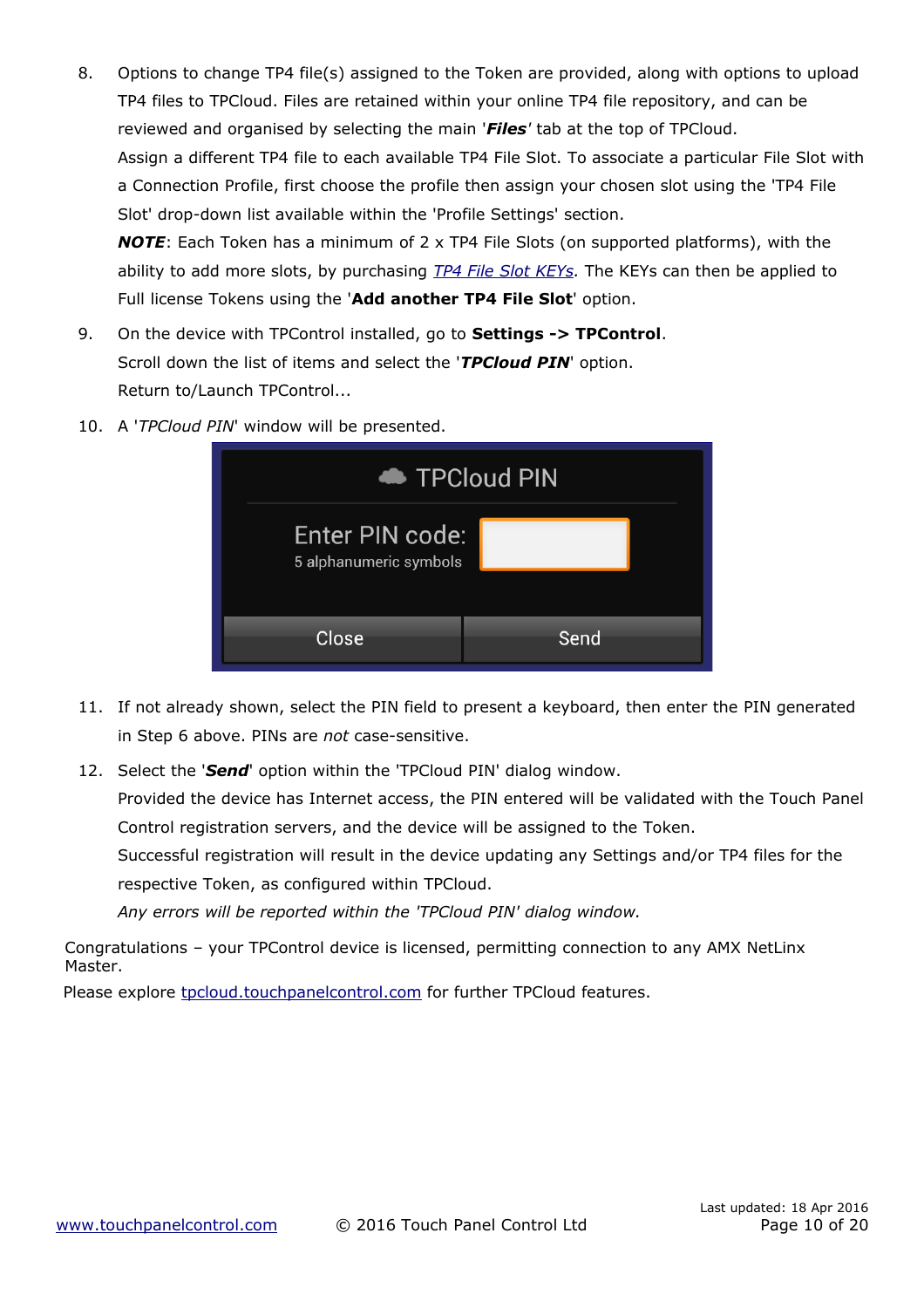## **Sharing Tokens in TPCloud**

Tokens can be shared with users invited to your [TPCloud](http://tpcloud.touchpanelcontrol.com/) account, using an option called '*Make Token Public*'. More on this later...

<span id="page-10-0"></span>So, every TPCloud user can invite other users to view and manage their Tokens. Inviting users provides access *only* to Tokens that have been made '*Public*' by the TPCloud account that the invite originates from. Here is a scenario where inviting users is advantageous:

● An end-user of TPControl, may request that TPControl Tokens be registered to their own personal TPCloud account. As such, the end-user from their TPCloud account, can invite the TPControl/AMX integrator to administer their TPCloud account. This permits the integrator to provide updates and support for the end-users TPControl devices via TPCloud. The integrator, having accepted the invite, can simply log into their own personal TPCloud account, using their own credentials, and see any Tokens being shared with them. The end-user can assign and revoke access to one or more integrators as and when required.

### **To invite other users to your TPCloud account...**

- Login to (or create) the TPCloud account that will be inviting other users.
- Select the *TPC User ID/Email* in the top-right corner of TPCloud, and choose the '*My Company*' option.
- In the '*Invite new people: Email*' field, enter the email for the person to be invited, select their 'Role (Admin/User/Guest)' and complete by pressing the 'Invite' option. An email will be issued, inviting them to access TPCloud.

When the invited TPCloud user logs into their own TPCloud account, if they have access to more than one TPCloud company, a drop-down list of *TPCloud Companies* is available for selection. This list is indicated by an arrow beside the current TPCloud Company Name presented in the top-left corner of TPCloud (directly under the 'TPCloud' logo). By selecting the relevant TPCloud Company, users can review their own Tokens, or those being shared from another Company.

**NOTE**: Only Tokens that are made *Public* (by the owner of the Token) will be accessible when reviewing a TPCloud Company you have been invited to.

To make one of your own Tokens Public, go to '*TPCloud -> Tokens -> (token) -> View Details*' and select the '*Make Token Public*' option.

Furthermore, Tokens cannot be shared on a per-user basis, so when a Token is made Public, it will be shared with all users that are invited to the Company's account.

### **Filtering Tokens**

Various filters are provided to help quickly review specific Tokens. e.g. e '*All Tokens*', '*Tokens Shared with Me*', '*My Shared Tokens*'. Custom filters can be created using the '*Create new label*' option.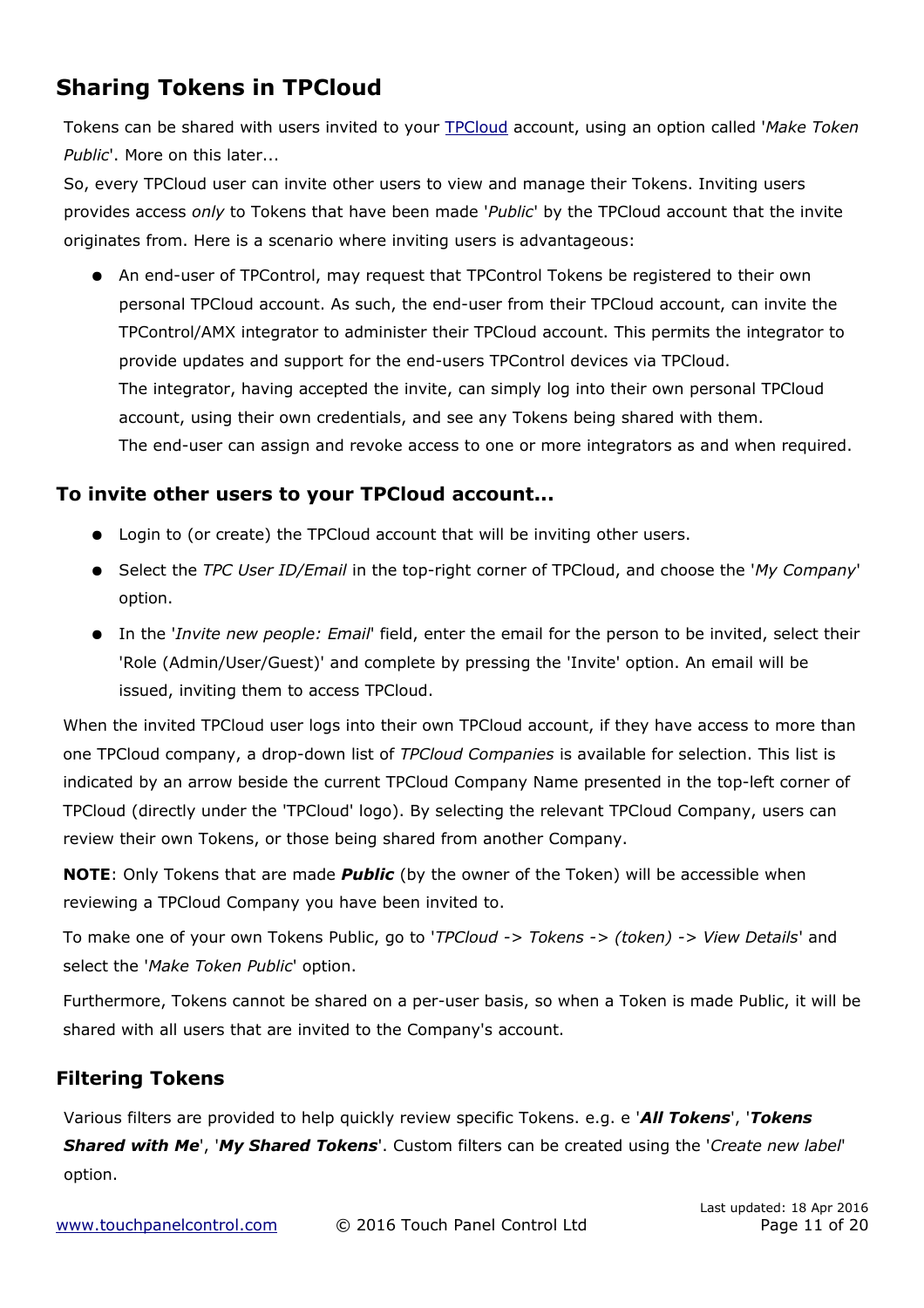# <span id="page-11-0"></span>**Transferring files using TPTransfer**

**IMPORTANT***: Registration of TPControl devices via TPTransfer has been deprecated, and is no longer supported. Instead, use [O](#page-5-0)[n-](#page-5-0)[D](#page-5-0)[evice](#page-5-0) [Token Registration](#page-5-0) or [TPCloud](#page-6-0) to register devices.* 

*NOTE: There is a "no localhost" socket restriction in Windows 8/10, meaning Metro applications cannot directly interact with desktop applications running on the same device. Therefore, if you want to run TPTransfer on the same device that you are running TPControl on, you will need to install a separate virtual operating environment, and run TPTransfer within it.*

TPTransfer is our Microsoft Windows based application for locally transferring TP4 files to TPControl devices.

TPTransfer can also be used to generate TPControl BYOD files for use with BYOD licensed AMX NetLinx Masters.

TPTransfer can be downloaded from the [Downloads](http://www.touchpanelcontrol.com/catalog/product/download) section of our website:

 [www . touchpanelcontrol .com](http://www.touchpanelcontrol.com/)

TPTransfer provides the following features:

#### ● **Token Deauthorization**

Access to the Internet must be available from the computer running TPTransfer, for active TPControl device Deauthorization i.e. the TPControl device must be available also. Deauthorization is the process of releasing a Token registration, permitting re-use of the Token on a new/replacement device.

#### ● **TP4 file transfer**

TPTransfer can be used to transfer TP4 files directly to TPControl devices. Internet access is not required to when using TPTransfer to transfer files to TPControl devices.

### **TPTransfer Installation**

- 1. Download TPTransfer from the [Downloads](http://www.touchpanelcontrol.com/catalog/product/download) section at www.touchpanelcontrol.com
- 2. If AMX TPDesign4 is running, please close it.
- 3. Run the TPTransfer executable downloaded in Step 1 to begin installation.

The installer executes a patch process which installs TPC template files for use in TPDesign4 (refer to the screenshot below).

**NOTE**: If TPDesign4 was running during the installation, please close TPDesign4 and restart in order to see and use the TPC template options.

Continued next page...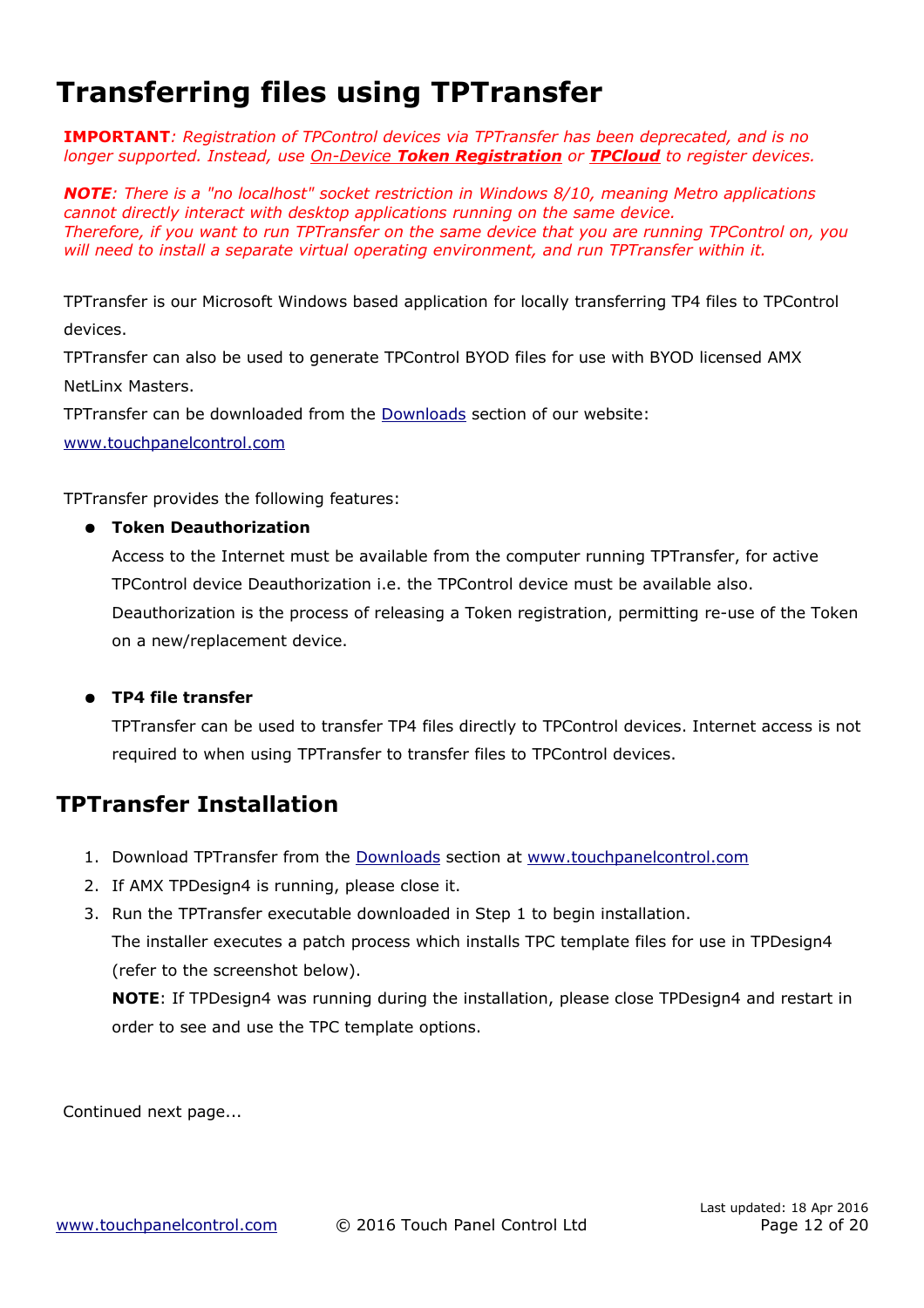

The TPC templates enable you to create new panel designs or convert existing designs, to resolutions typically available agnosticon TPControl devices.

Importantly, TPControl is TP4 file agnostic, meaning that TP4 files created for use with AMX panels can also be transferred to TPControl *without any conversion needed*. *Screen Resize* options available in TPControl provide scaling options to suit upsizing/downsizing requirements. However, it is recommended that you convert to TPC templates, to benefit from all available features within TPControl.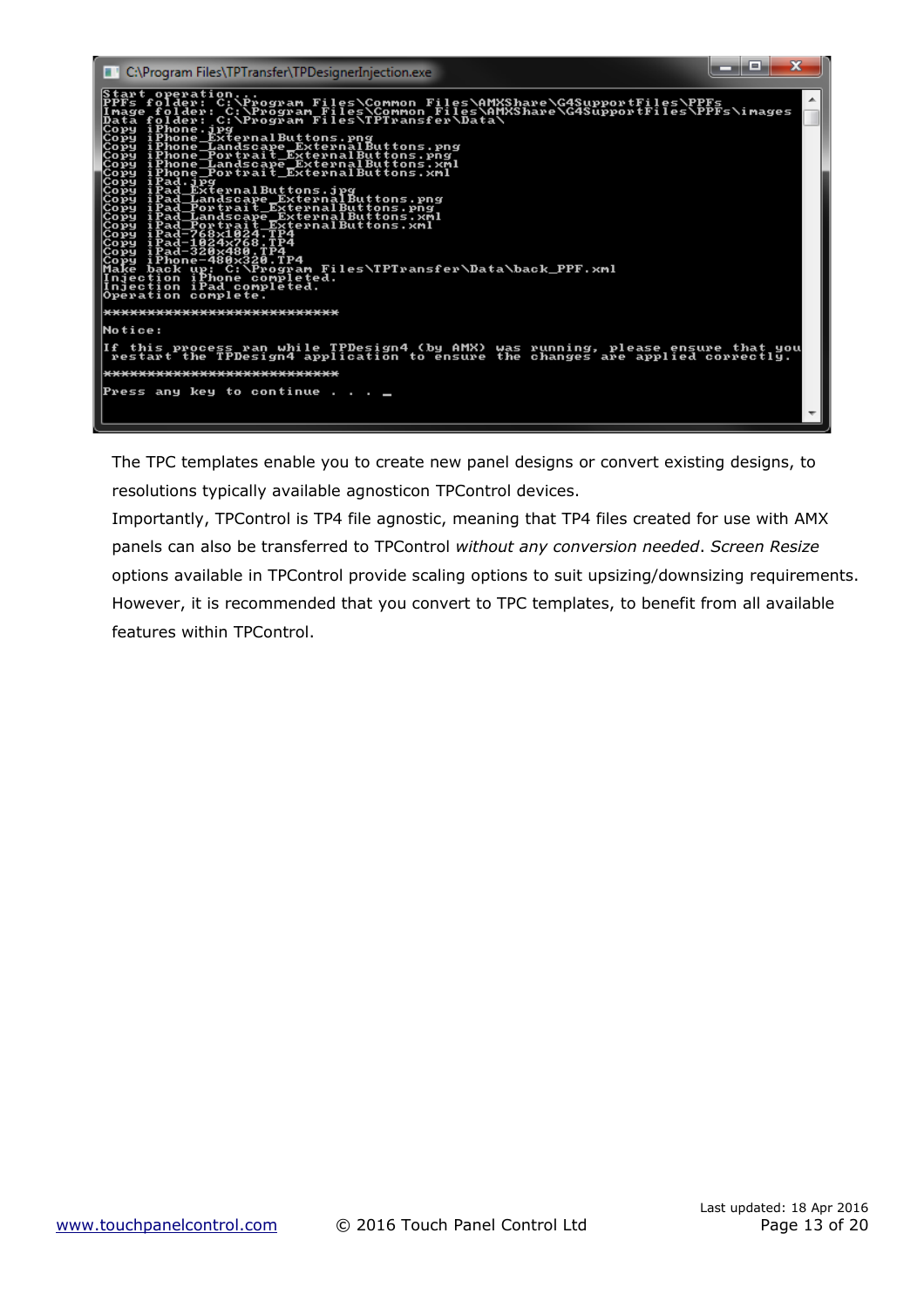## **TPTransfer - Configuration**

*NOTE:* TPTransfer *will only connect to your device if TPControl is running with full screen focus on your TPConrtol device.*

### **Configure Network adapters and locate TPControl devices**

- 1. With TPTransfer running, select the "Tools" button, followed by "Settings" from the drop-down list.
- 2. Ensure that the required network adapter on your computer is selected, by choosing;

"Tools -> Settings -> Network".

Selected adapters are indicated with a green TICK symbol beside the listed adapter.

Multiple adapters can be selected at the same time.

Confirm that the Network adapter you intend to use has a valid IP address that falls within the same subnet as your TPControl enabled device.

|                                            | $\blacksquare$<br>$\times$ | <b>TPTransfer - Settings</b>                                                                                                        | $\mathbf{x}$                                                                |
|--------------------------------------------|----------------------------|-------------------------------------------------------------------------------------------------------------------------------------|-----------------------------------------------------------------------------|
| $\mathbf{\hat{i}}$<br><b>Documentation</b> | <b>Tools</b>               | Network<br>Transfer<br>Language and updates<br>Diagnostic<br>Available adapters<br>Choose the network adapter to locate your device |                                                                             |
|                                            |                            | Adapter description                                                                                                                 | ĪΡ<br>MAC.                                                                  |
|                                            | Support<br>O               | Dell Wireless 1395 WLAN Mini-Card<br>Realtek PCIe GBE Family Controller                                                             | 00-24-2B-D2-0A-BC<br>192, 168, 1, 12<br>00-21-70-DA-AA-2F<br>192, 168, 10.9 |
| <b>Edit MSU</b><br>Slot ID                 | Settings<br>懲              | VirtualBox Host-Only Ethernet Adapter                                                                                               | 08-00-27-00-38-2F<br>192, 168, 56, 1                                        |
| $Slot1 =$                                  | Deauthorize<br>مادا        | m.<br>٠                                                                                                                             |                                                                             |
|                                            | Check for Updates<br>z     | Restore device list on startup                                                                                                      | Refresh                                                                     |
| $Slot1 =$                                  | <b>Export Report</b>       | Firewall settings<br>Proxy settings<br><b>UDP</b> port<br>Use proxy<br>User<br>10700                                                | Search settings<br>Ping timeout(ms)<br>3000                                 |
| $Slot1 =$                                  | View changelog<br>∃        | TCP port<br>Advanced Password<br>10700                                                                                              | Automatic Device Polling                                                    |
|                                            | About<br>$\bullet$         |                                                                                                                                     |                                                                             |
|                                            |                            | Restore defaults                                                                                                                    | OK<br>Cancel                                                                |

*NOTE: For simplicity, your TPControl device must be configured to be connected to the same LAN and IP subnet as the TPTransfer computer.*

- 3. On your TPControl device, if you have not already, ensure that you have configured the devices Wi-Fi connection to be connected to the same LAN and IP subnet as the TPTransfer computer.
- 4. Start the TPControl application and wait for it to finish loading. *The first load may take a moment or two as it prepares the default demonstration file.*
- 5. Within TPTransfer, if the "Automatic Device Polling" option is enabled on the Network settings (refer image above), then each discovered TPControl device will be listed automatically. Alternately, click the "Find Devices" button in TPTransfer to discover TPControl devices on your network.

You can also manually add a device by choosing the "Add Device" option, then specifying the Host/IP address and Port (default 10700).

Your TPControl device will be listed in TPTransfer.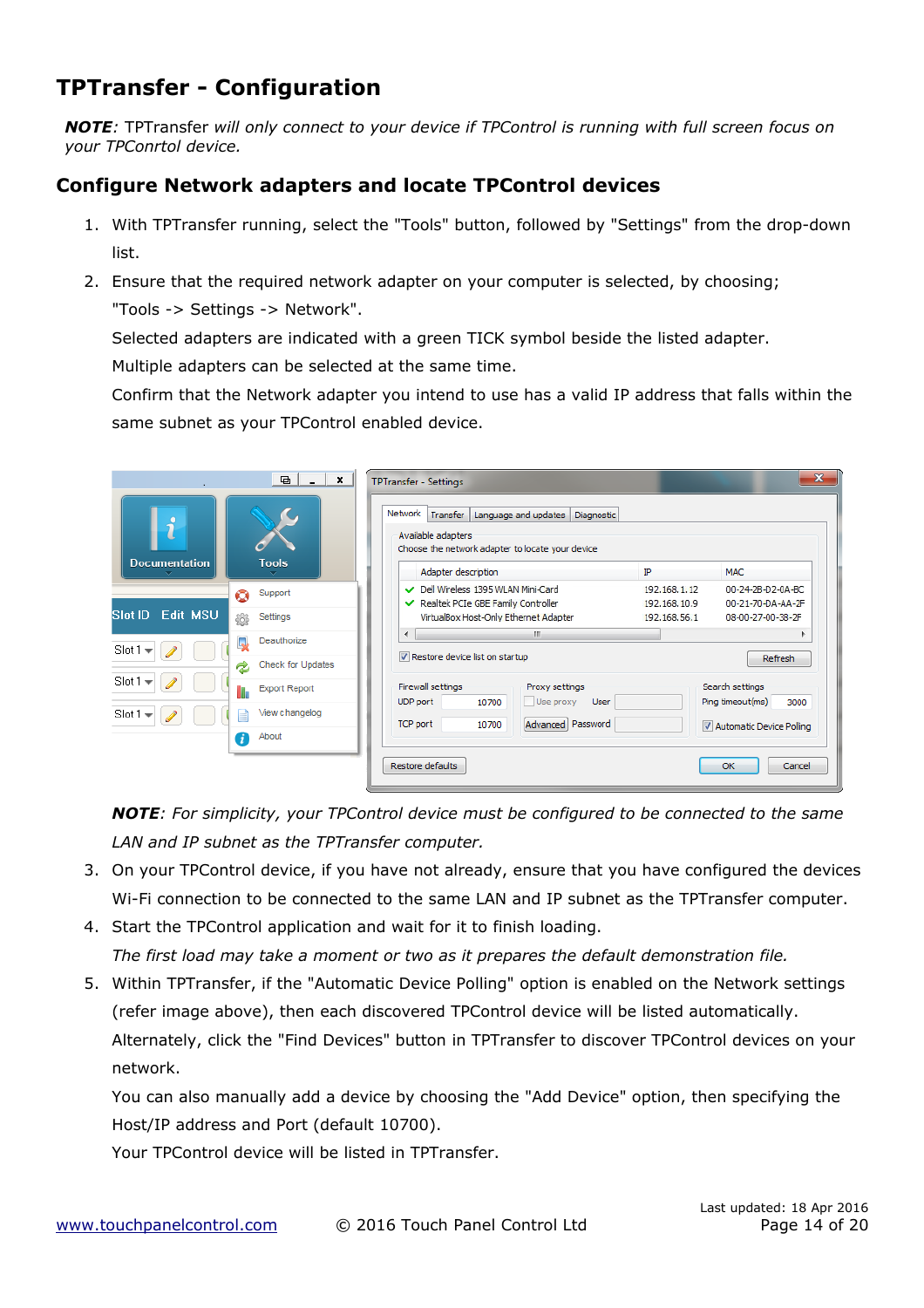### **Transferring TP4 files to TPControl**

- 1. If the file you want to transfer is currently open in TPDesign4, close it, and return to TPTransfer.
- 2. In TPTransfer, for the target device you wish to transfer to, choose the relevant Slot ID (if

applicable) from those available for the device, and then click the  $\|\mathbf{U}\|$  New option, followed by locating and choosing the TP4 file.

Alternately, you may drag-n-drop the TP4 file directly onto the target device in TPTransfer, or drag-n-drop between the Filenames for listed devices. Then select the  $\mathbf{U}$  option. For TPControl devices that support more than one TP4 File Slot, a slot identifier drop-down list

will be available.

| <b>TPTransfer</b>      | <b>tp</b> transfer<br>APTX Authorized Product          |                   |               | <b>Find Device(s)</b><br><b>Add Device</b>                            | R<br><b>Documentation</b>                           | ⊕<br>×<br><b>Tools</b>                          |
|------------------------|--------------------------------------------------------|-------------------|---------------|-----------------------------------------------------------------------|-----------------------------------------------------|-------------------------------------------------|
|                        | <b>Device Name</b>                                     | devID             | IP            | <b>Filename</b>                                                       | Edit<br>Slot ID                                     | <b>MSU</b> Upload                               |
|                        | iPad3 (11012) v2.5.0.0<br>TPC Internal License (Full)  | DEVID-0003-HXDNJT | 192.168.10.55 | stream-1280x800.tp4                                                   | Slot 4 $\sqrt{ }$<br>$\overline{\mathbf{v}}$        | $\boldsymbol{\varkappa}$<br>U<br><b>U</b> f New |
|                        | Nexus5 (11001) v2.5.0.0<br>TPC Internal License (Full) | DEVID-0101-OJQKJV | 192.168.10.53 | stream-1280x800.tp4                                                   | n/a<br>$\overline{\phantom{a}}$                     | ×<br>U<br>U<br>New                              |
|                        | Nexus7 (11001) v2.5.0.0<br>180-day dealer license(168  | DEVID-0102-UZIQSD | 192.168.10.51 | stream-1280x800.tp4                                                   | n/a<br>$\overline{\mathbf{v}}$                      | $\boldsymbol{\times}$<br>U<br>U<br>New          |
|                        | Device1 (111) v1.4.0.0<br>Unlicensed                   | DEVID-1002-FVUZHD | 192.168.10.59 | stream-1280x800.tp4                                                   | Slot $1 -$<br>$\overline{\phantom{a}}$              | $\boldsymbol{\varkappa}$<br>U<br>U<br>New       |
| Get Full License Token | Get Trial License Token >>                             |                   |               | <b>MANUFACTION</b> DRAG A TP4 FILE HERE TO SAVE AS SYSTEM_LICENSE.TP4 | Current adapter IP: 192.168.10.58   Version 1.4.0.0 | $\boldsymbol{\times}$<br>U<br>Uf New            |

3. TPTransfer will attempt to connect to your TPControl device and commence transfer of the TP4 file. Progress is shown both in TPTransfer and on the device.

| <b>State</b>                       | Device Info             | <b>Filename</b>                                              | <b>Network</b>               | <b>Transfer Log History</b>                         |                 |
|------------------------------------|-------------------------|--------------------------------------------------------------|------------------------------|-----------------------------------------------------|-----------------|
|                                    | Nexus5 (11001) v2.5.0.0 | stream-1280x800.tp4 192.168.10.53:10700 Transfer has started |                              |                                                     | Cancel<br>Lв    |
|                                    |                         |                                                              |                              |                                                     |                 |
|                                    |                         |                                                              |                              |                                                     |                 |
| Key <b>Co</b> Transfer Log History |                         |                                                              | Close when empty <b>☑</b> ଗୁ | Remove Completed transfers                          | Cancel All<br>× |
|                                    |                         |                                                              |                              | Current adapter IP: 192.168.10.58   Version 1.4.0.0 |                 |

- 4. When the transfer is completed, if the target file-slot matches the current file-slot active on the device, then TPControl will automatically display the new file design. The first load of the design will take a few moments to complete, while TPControl pre-processes the design files. Subsequent display of the same file, TPControl will load much more quickly.
- 5. Configure your AMX NetLinx master connection parameters within the TPControl device "Settings" as required.

Refer to the previous section titled '**[TPControl Device Settings](#page-2-0)**' for more information.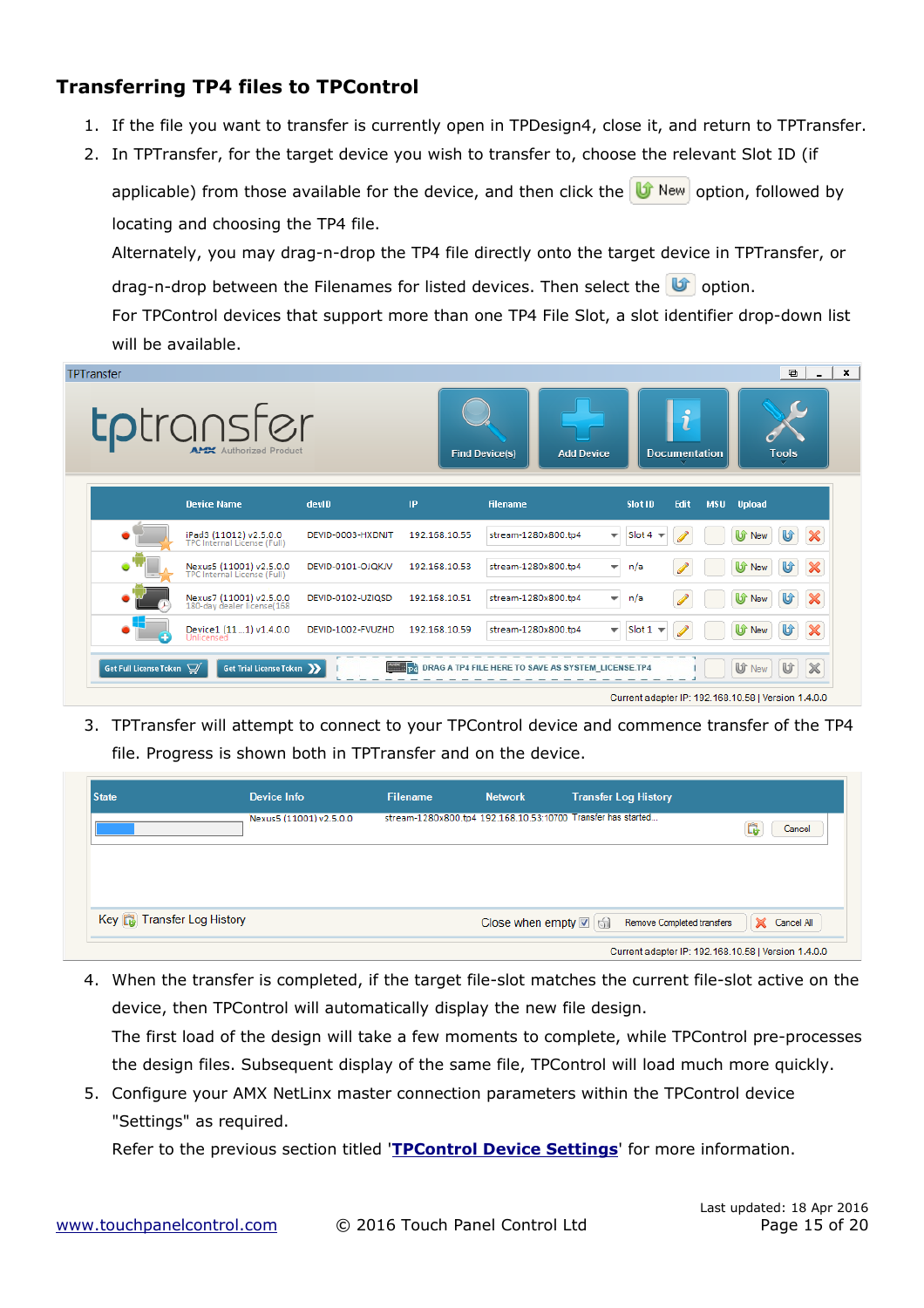## **Deauthorizing Tokens**

Deauthorization is the process used to de-register a registered Token. This frees the Token, and deregisters TPControl from use on the original device. This allows the Token to then be registered with another device.

So, if the original device is lost, stolen, replaced or upgraded, you can easily migrate the Token for use on a new device.

## **Deauthorization using TPCloud**

Two options for deauthorizing Tokens are provided from TPCloud, and are located within the *Deauthorize* tab for each Token. Each is explained below:

### **Deauthorize and re-assign by PIN**

This is perhaps the simplest way to Deauthorize a device when upgrading to a new device, assuming the original device is still available with TPControl installed on it.

The user enters a 5 digit PIN into the current registered device, then again on the New device.

### **Deauthorize by Request**

No longer have your original device? Use this option to send a request through to Touch Panel Control staff who can then manually remove the assigned device from the Token.

This process can take from 1-5 days for approval depending on when the request is received. However, requests are usually processed the same day they are received.

*NOTE*: If you need to register a device prior to having the Deauthorization request processed, then temporarily register the device using a *21-Day Trial Token*. 21-Day Trial Tokens can be generated via the TRY links available on our **Products** pages. Then, once the deauthorization request has been processed, you can use the *[Token registration using TPCloud PIN](#page-7-0)* method for re-registration of the device, which will overwrite the 21-Day Trial Token. Provided someone is able to enter the PIN on the device, the process can all be done remotely using TPCloud ,without the need to attend site.

## **Deauthorization using TPTransfer**

TPTransfer provides the ability to immediately deauthorize a device, similar to the 'Deauthorize and re-assign by PIN' option available within TPCloud.

You will need to be able to access the device to apply the deauthorization.

Locate and select the device in TPTransfer, and then select 'Tools -> Deauthorize'.

Follow the dialog to complete deauthorization for the device and Token.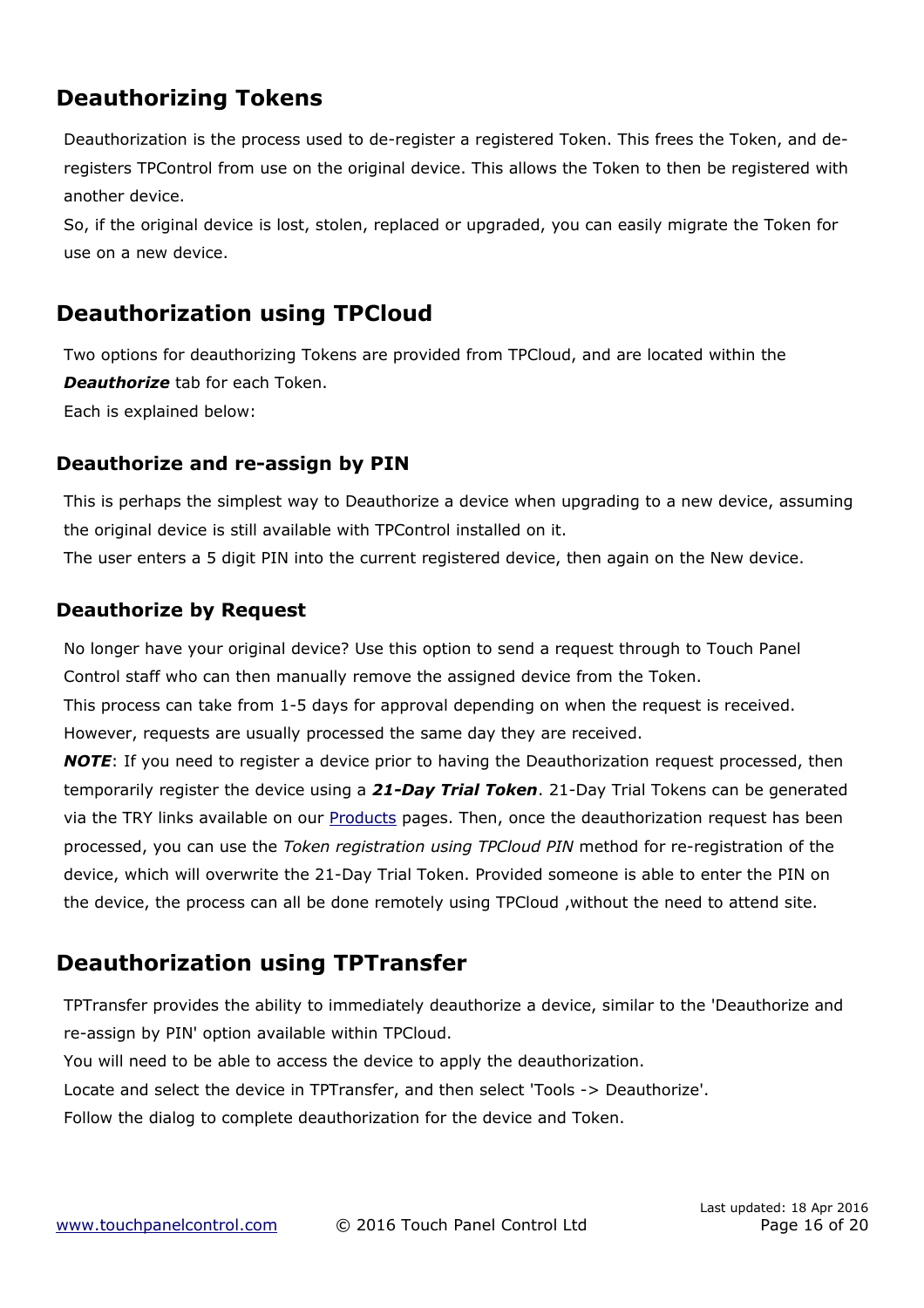## <span id="page-16-0"></span>**How to access TPControl Device Settings**

Make sure that TPControl is running and then to access application settings on…

## **Windows 10;**

● Select the  $\equiv$  menu option in the top-left corner of the application window. If the  $\equiv$  is not showing; *for touch devices*, gesture from top-of-screen down

or

*for desktop devices*, move the mouse to the top of the screen.

Then,

**•** Select the **Settings option and then select Advanced.** 

## **Window 8/8.1**

 $\bullet$  Press  $\blacksquare$  + C

*or*

Gesture from right-to-left, starting from the outside-right of the device

*or*

● Hover the mouse cursor in the top-right corner of the desktop

Then,

**•** Select the **C**: Settings option and then select **Advanced**.

#### *Programmer note*:

- The *SETUP* API command can be issued from a NetLinx master for direct access to Settings.

- The *0-Setup Port; Page-flip: Setup* channel-port/channel-code can be applied to a button in *TPDesign4 -> Buttons properties -> Programming* for direct access to Settings.

The '*[TPControl for Windows - Device Settings](http://www.touchpanelcontrol.com/files/pdf/TPControl%20for%20Windows%20-%20Device%20Settings.pdf)*' document can be obtained from the [Downloads](http://www.touchpanelcontrol.com/catalog/product/download) section of our website, and is also available within [TPTransfer](https://www.touchpanelcontrol.com/catalog/product/redirect/type/tptransfer/latest/1/s/w) from the '*Documentation*' drop-down option.

Please refer to this document for configuration options and device specific settings for TPControl.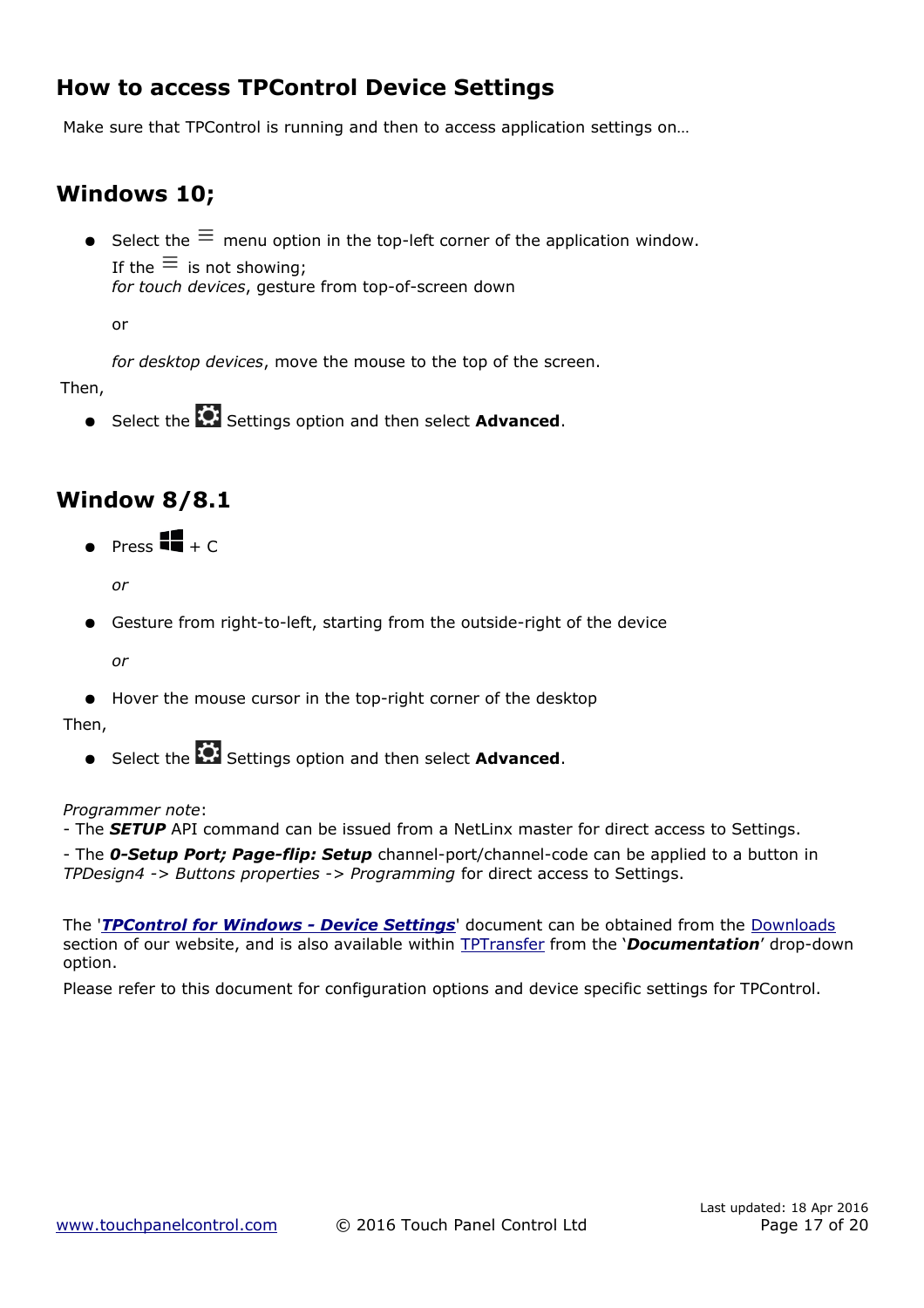## **Note-worthy items:**

- To configure TPControl connection parameters and Settings, refer to **[How to access TPControl](#page-16-0) [Device Settings](#page-16-0)**.
- TPTransfer will only connect to your device if TPControl is running.
- TPControl does **not** require a connection to an AMX NetLinx Master to communicate with TPTransfer.
- Uploading a TP4 file via TPTransfer while it is also open in TPDesign4 is supported, provided you are running TPTransfer with "Administrator" privileges.
- When Token registration is completed for a device, the registration information can at any time be reapplied to the TPControl device using the 'Verify Device' option, available within Settings for TPControl on the device. This may be required if TPControl has inadvertently been removed from the device.
- Any Settings options can be directly implemented within the TP4 user interface using API commands applied to *0-loopback port: command output* as detailed in the '*[TPControl - API Commands supported in addition to AMX commands](http://www.touchpanelcontrol.com/files/pdf/TPControl%20-%20API%20Commands%20supported%20in%20addition%20to%20AMX%20commands.pdf)*' document, available for download from the [Downloads](http://www.touchpanelcontrol.com/catalog/product/download) section of our website.

This document is also available within [TPTransfer](https://www.touchpanelcontrol.com/catalog/product/redirect/type/tptransfer/latest/1/s/w) from the '*Documentation*' drop-down option.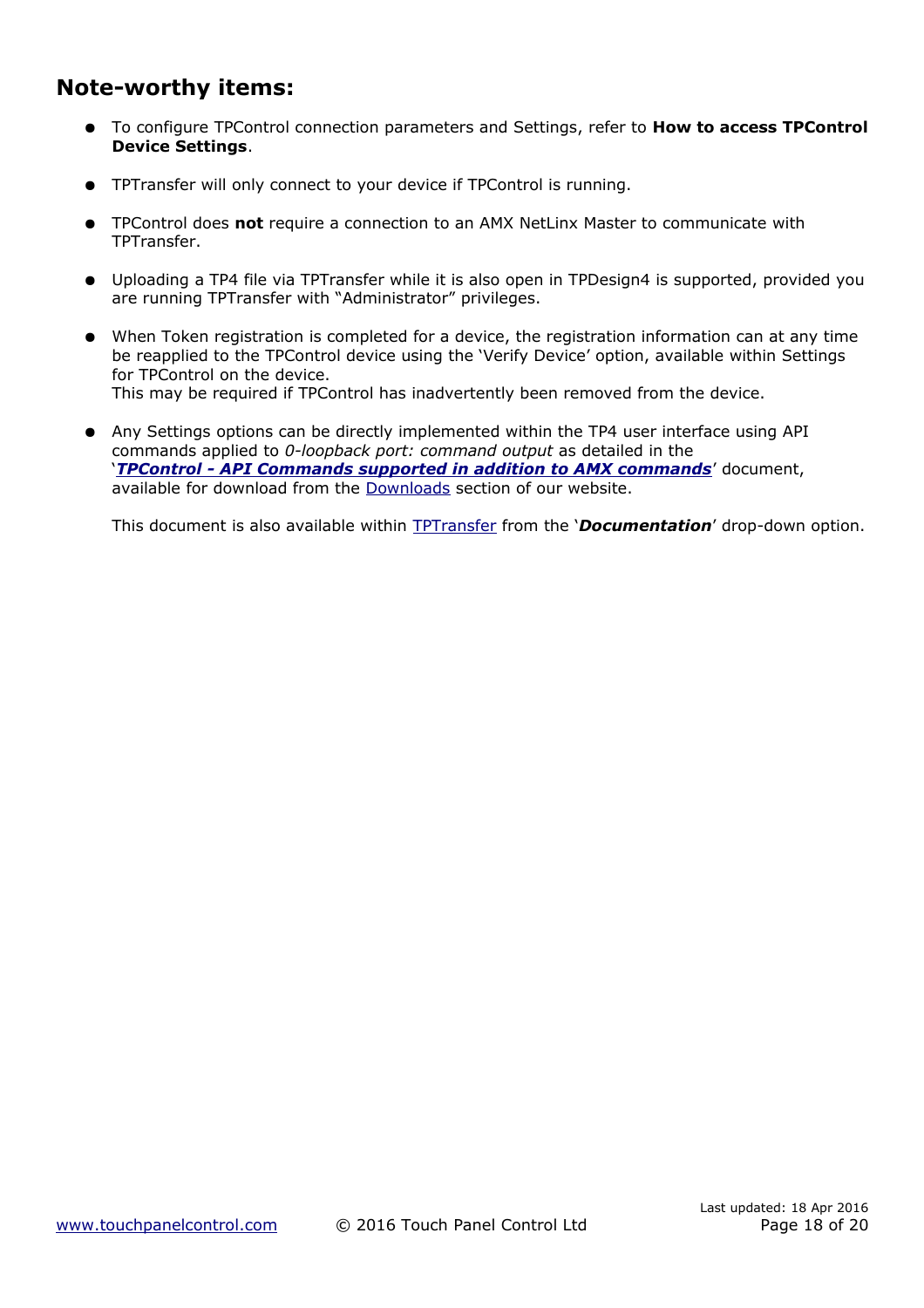### **Known Issues**

### **Items NOT currently supported:**

**Features**:

- Animated Page Transitions
- AMX Listbox elements
- AMX Intercom
- VoIP / SIP
- Marquee text
- Take Note
- G4 Computer Computer control
- Battery/ WiFi status information (restricted by OS)

### **TPControl**

● We have endeavoured to support in TPControl the most commonly used AMX G3 and G4 commands used for control and manipulation of AMX touch panels. However, not all functions, nor all parameters for these commands may be supported. Please notify us through the **HelpDesk** if we have overlooked one of your favourites.

### **TPDesign4/TPTransfer**

● If you re-install AMX TPDesign4 or apply an update, you may lose the TPC template options found in the *"TPDesign4 -> File -> New> Panel type"* menu. To resolve this, run the TPTransfer XML patcher found in *"TPTransfer -> Tools -> Settings -> Language and updates -> Patch TPDesign4"* and then restart TPDesign4 to apply the changes.